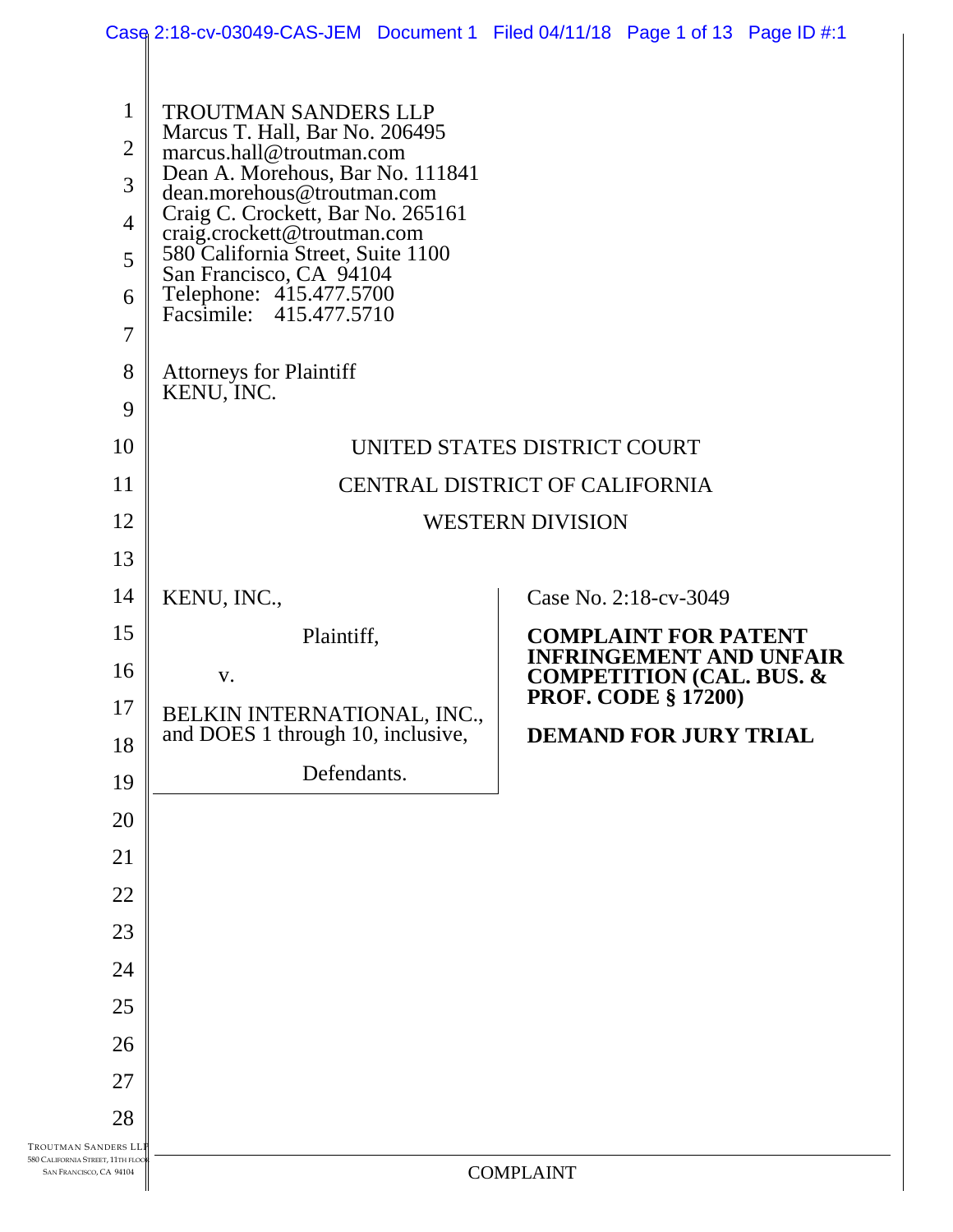| $\mathbf{1}$   | Plaintiff Kenu, Inc. ("Kenu"), for its Complaint alleges as follows:                |  |
|----------------|-------------------------------------------------------------------------------------|--|
| $\sqrt{2}$     | Kenu is a San Francisco company that specializes in combining<br>1.                 |  |
| 3              | technology, art, and design in creating mobile phone products and accessories.      |  |
| $\overline{4}$ | Such products include Kenu's AIRFRAME and AIRFRAME+ products                        |  |
| 5              | ("AIRFRAME"). Kenu's AIRFRAME products are portable hands-free in-car               |  |
| 6              | mounts for mobile or smartphone devices that attach to any car air vent. Kenu's     |  |
| 7              | AIRFRAME products have met immediate success for their elegant design and           |  |
| $8\,$          | superior functionality over traditional car mounts that are often bulky or rely on  |  |
| 9              | adhesives, which detach over time. Seeking to capitalize on Kenu's success,         |  |
| 10             | competitors have copied Kenu's innovative AIRFRAME to "free ride" on the            |  |
| 11             | efforts of Kenu. This action seeks to remedy the unauthorized sale of one such      |  |
| 12             | knock-off product sold by Defendant Belkin International, Inc. ("Belkin").          |  |
| 13             | <b>THE PARTIES</b>                                                                  |  |
| 14             | Kenu is a corporation organized and existing under the laws of<br>2.                |  |
| 15             | Delaware and having a place of business at 560 Alabama Street, San Francisco,       |  |
| 16             | California 94110.                                                                   |  |
| 17             | Belkin is a corporation organized under the laws of Delaware and<br>3.              |  |
| 18             | having a place of business at 12045 East Waterfront Drive, Playa Vista, California  |  |
| 19             | 90094, with business activities throughout the world and on the World Wide Web      |  |
| 20             | including at www.belkin.com.                                                        |  |
| 21             | Kenu does not know the true names and capacities of DOES 1<br>4.                    |  |
| 22             | through 10, inclusive, and therefore sues them by these fictitious names. When the  |  |
| 23             | true names and capacities are discovered for these DOE defendants, Kenu will        |  |
| 24             | seek to amend this pleading to allege the true names and capacities in lieu of the  |  |
| 25             | fictitious names. Kenu is informed and believes that each of the fictitiously named |  |
| 26             | defendants is responsible in some manner for the occurrences alleged in this        |  |
| 27             | pleading.                                                                           |  |
| 28             |                                                                                     |  |

TROUTMAN SANDERS LLP **580 CALIFORNIA STREET, 11TH FLOO** SAN FRANCISCO, CA 94104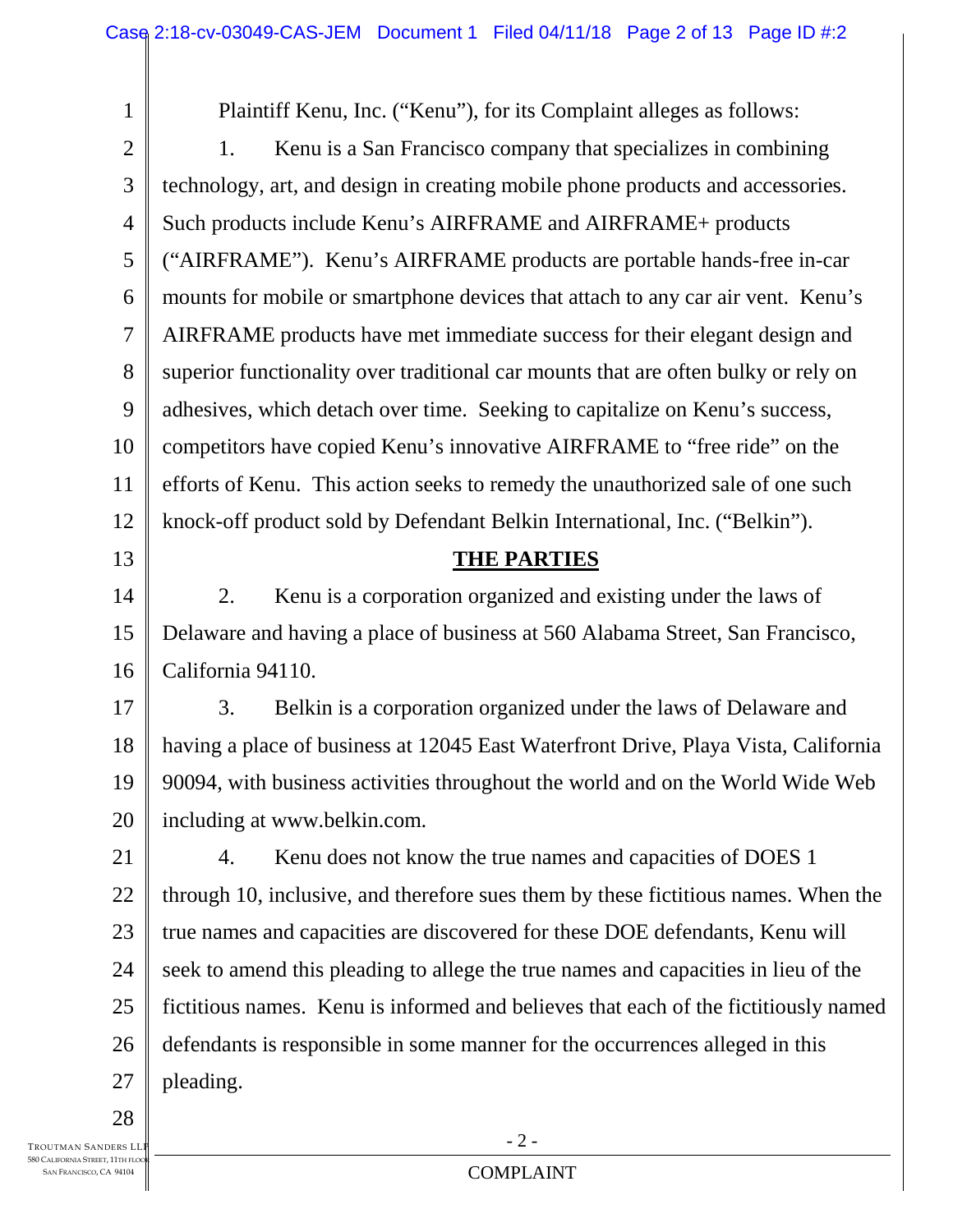1 2 3 4 5 6 7 8 9 10 11 12 13 14 15 16 17 18 19 20 21 22 23 24 25 26 27 5. On information and belief, Belkin and DOES 1 through 10 are, and at all times mentioned herein were, the alter egos, parents, subsidiaries, agents, partners, associates, joint-venturers, servants, employees, and/or other authorized representatives of each other, and in doing the things herein alleged were acting within the course and scope of their authority, agency, and employment, and with the knowledge, consent, and approval of their fellow defendants. **JURISDICTION AND VENUE**  6. This is a civil action seeking damages and injunctive relief for patent infringement and unfair competition under California Business and Professions Code § 17200 et seq. 7. Pursuant to 28 U.S.C. § 1331, this Court has federal subject matter jurisdiction over Kenu's claim for patent infringement. Further, this Court has subject matter jurisdiction pursuant to the following statutes: 28 U.S.C. § 1338(a) (Acts of Congress relating to patents) and 28 U.S.C. § 1367(a) (supplemental jurisdiction). 8. Belkin is subject to personal jurisdiction in the Central District of California (this "District") because, among other things, Belkin maintains its corporate headquarters within the state of California and in this District, and Belkin is engaged in wrongful conduct within the state of California and in this District, including placing into commerce infringing goods and infringing upon Kenu's patent rights in this District. Belkin has maintained substantial, continuous, and systematic contacts with the state of California and this District through its business dealings and activities within and with residents of the state of California and this District. 9. Venue is proper within this District under 28 U.S.C. § 1391(b), (c), and/or (d) and 28 U.S.C. § 1400(b) because Belkin resides in this District, maintains its corporate headquarters in this District, transacts business within this

TROUTMAN SANDERS LL 28

- 3 -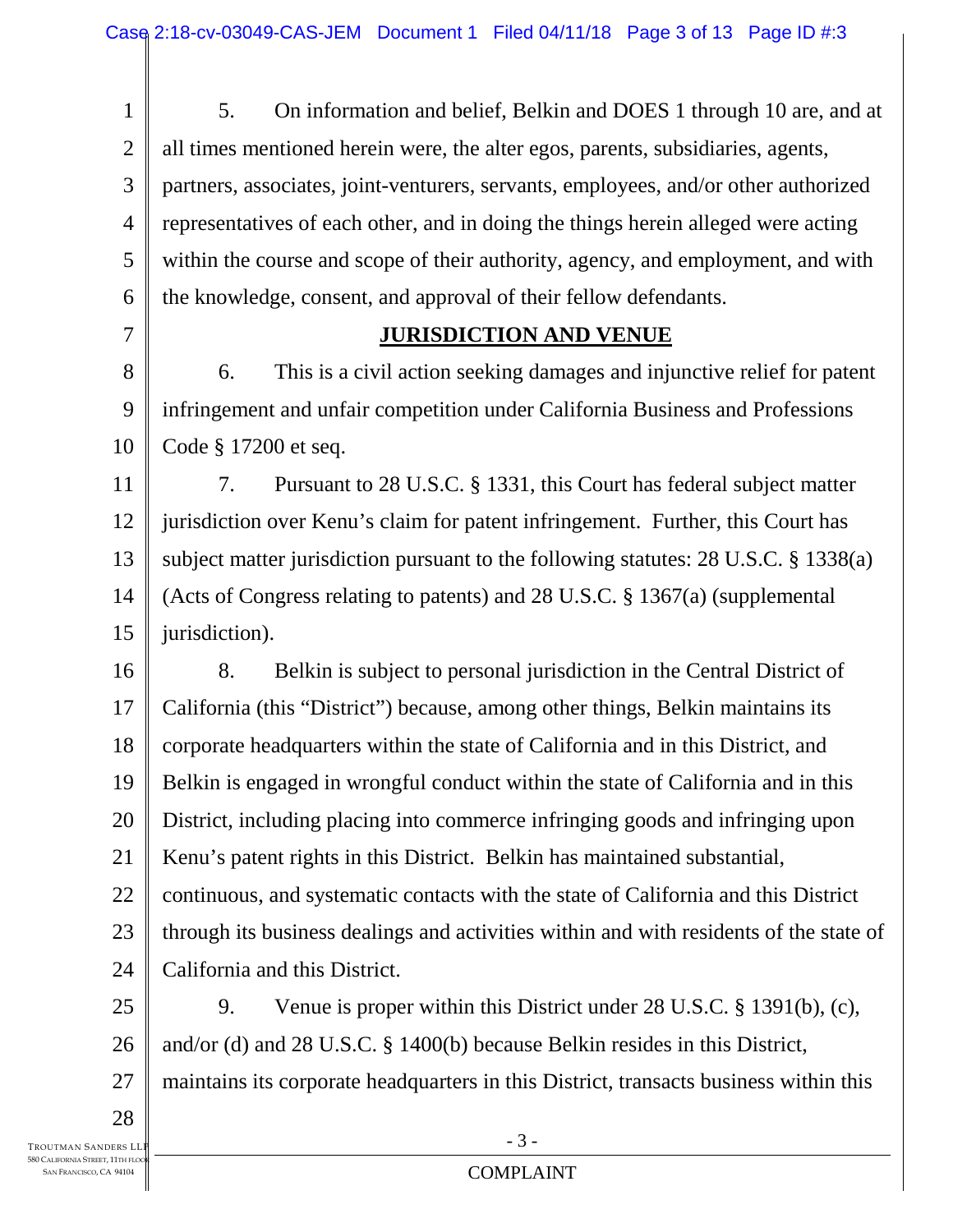1 2 District, and offers for sale and sells in this District products that infringe Kenu's intellectual property rights.

- 3
- 4

7

## **FACTS APPLICABLE TO ALL CLAIMS**

## **A. Kenu's AIRFRAME Products and Intellectual Property**

5 6 8 10. Kenu is a successful mobile phone accessory business that designs, develops, and distributes artistic and functional mobile phone accessories that are one-of-a-kind in today's marketplace. Kenu's AIRFRAME product line offers portable hands free in-car mounts for mobile devices.

9 10 11 11. AIRFRAME+ is designed for wider phones, phablets and cases than the original AIRFRAME. AIRFRAME+ works with devices up to 3.4 inches wide, while the original AIRFRAME works with devices up to 3 inches wide.

12 13 12. AIRFRAME was released in 2013 and AIRFRAME+ was released in 2014, and each has received acclaim.

14 15 16 17 18 13. The AIRFRAME product line is sold through numerous merchandisers, retailers, and stores nationwide, including Amazon, Target, T-Mobile, AT&T, and Staples, to name just a few. Kenu also markets and sells its AIRFRAME products on the Internet, including through its website located at www.kenu.com.

19 20 14. Kenu sought protection for its intellectual property rights associated with its AIRFRAME product line by filing for patents.

21 22 23 24 15. On August 1, 2017, the United States Patent and Trademark Office issued United States Patent No. US 9,718,412 (the "'412 Patent"), entitled "Adjustable Portable Device Holder," for a portable mount for portable devices. *See* Exhibit A.

25 26 27 16. On May 17, 2013, the inventors of the '412 Patent, Kenneth Y. Minn and David E. Yao, assigned all of their patent rights in the '412 Patent to Kenu, which has continuously held the rights to the '412 Patent since that date.

28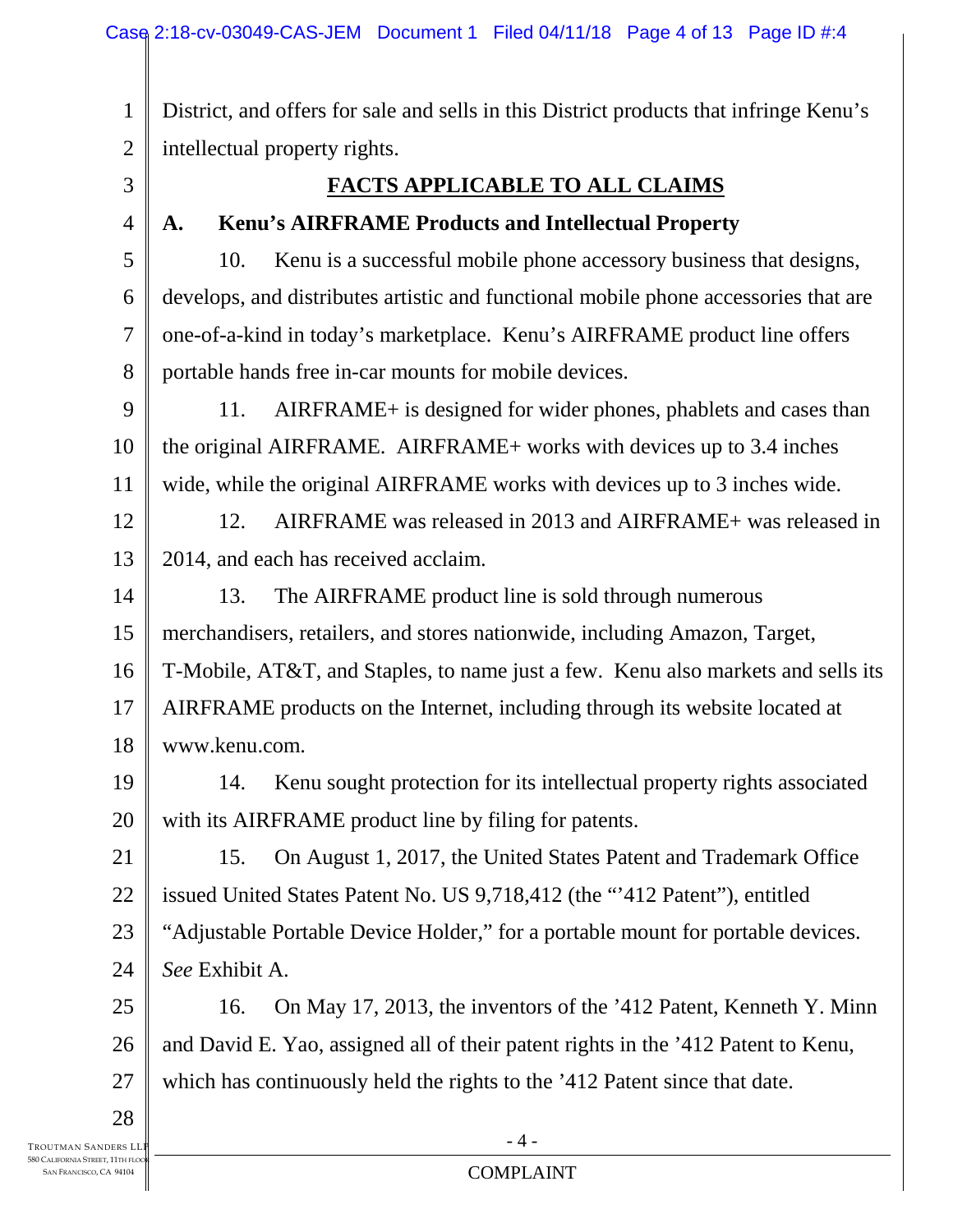|                                                            | Case 2:18-cv-03049-CAS-JEM Document 1 Filed 04/11/18 Page 5 of 13 Page ID #:5  |
|------------------------------------------------------------|--------------------------------------------------------------------------------|
| 1                                                          | The '412 Patent claims priority to patent application number<br>17.            |
| $\overline{2}$                                             | 29/437,793 filed on November 20, 2012.                                         |
| 3                                                          | The AIRFRAME products are Kenu's most sought after and sold<br>18.             |
| $\overline{4}$                                             | products.                                                                      |
| 5                                                          | Kenu makes substantial revenue from the AIRFRAME products.<br>19.              |
| 6                                                          | <b>Belkin's Infringing Products</b><br><b>B.</b>                               |
| $\overline{7}$                                             | In or about March 2017, Belkin introduced its Vent Mount version 2<br>20.      |
| 8                                                          | product ("Vent Mount"), including but not limited to Belkin product numbers    |
| 9                                                          | F7U017 and F7U017ds, which competes with Kenu's AIRFRAME products in the       |
| 10                                                         | market for portable hands free in-car mounts for mobile or smartphone devices. |
| 11                                                         | On information and belief, Belkin manufactures, sells, offers to sell,<br>21.  |
| 12                                                         | and/or imports, or causes to be manufactured, sold, offered for sale, and/or   |
| 13                                                         | imported its Vent Mount products into the United States and this District.     |
| 14                                                         | On information and belief, Belkin markets and advertises the Vent<br>22.       |
| 15                                                         | Mount product throughout the United States and in this District using          |
| 16                                                         | advertisements such as the following:                                          |
| 17                                                         | http://www.belkin.com/us/p/P-F7U017ds/;<br>(a)                                 |
| 18                                                         | http://www.belkin.com/us/p/P-F7U017/; and<br>(b)                               |
| 19                                                         | https://www.apple.com/shop/product/HL502ZM/A/belkin-car-<br>(c)                |
| 20                                                         | vent-mount-for-iphone.                                                         |
| 21                                                         | 23.<br>Kenu purchased the Vent Mount, a representative image of which is       |
| 22                                                         | provided below:                                                                |
| 23                                                         |                                                                                |
| 24                                                         |                                                                                |
| 25                                                         |                                                                                |
| 26                                                         |                                                                                |
| 27                                                         | 24.<br>The Vent Mount available from Belkin violates Kenu's patent rights.     |
| 28<br>TROUTMAN SANDERS LI                                  | $-5-$                                                                          |
| 580 CALIFORNIA STREET, 11TH FLO<br>SAN FRANCISCO, CA 94104 | <b>COMPLAINT</b>                                                               |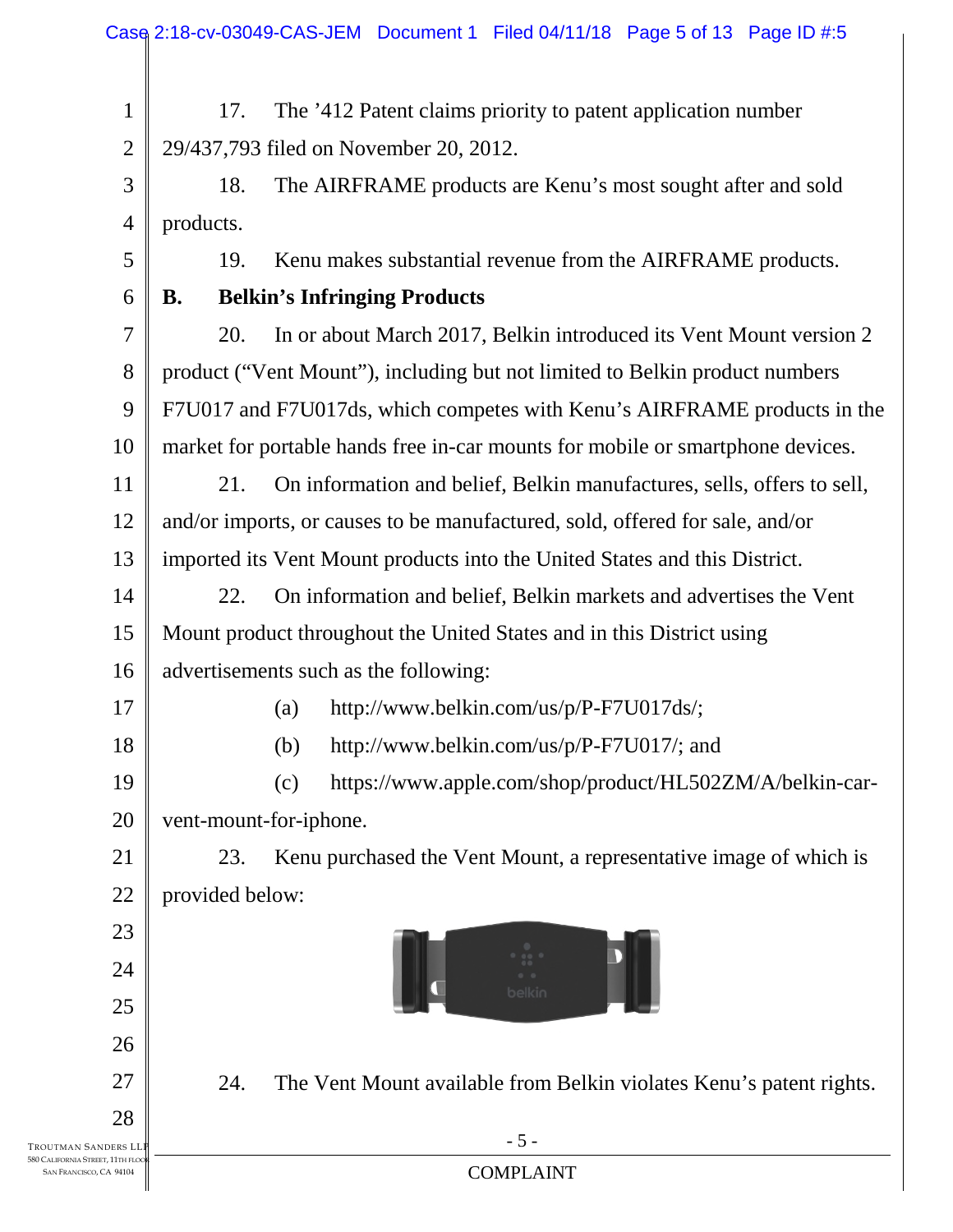|                     | Case 2:18-cv-03049-CAS-JEM Document 1 Filed 04/11/18 Page 6 of 13 Page ID #:6    |
|---------------------|----------------------------------------------------------------------------------|
|                     |                                                                                  |
| $\mathbf 1$         | Kenu's '412 patent covers the Vent Mount manufactured, imported,<br>25.          |
| $\overline{2}$      | offered for sale, and sold by Belkin.                                            |
| 3                   | On August 10, 2017, Kenu's attorney sent Belkin's counsel a letter<br>26.        |
| $\overline{4}$      | advising that Belkin was placing in the stream of commerce a product that        |
| 5                   | infringed the '412 Patent and demanding that Belkin cease and desist from its    |
| 6                   | infringing conduct. See Exhibit B.                                               |
| 7                   | Belkin did not respond to Kenu's August 10, 2017 cease and desist<br>27.         |
| 8                   | letter, and did not confirm that it would stop its infringing conduct.           |
| 9                   | 28.<br>Belkin's Vent Mount remains listed for sale, including on the             |
| 10                  | www.belkin.com website, and on information and belief Belkin continues to sell   |
| 11                  | the Vent Mount.                                                                  |
| 12                  | Belkin's willful and deliberate actions have caused significant harm to<br>29.   |
| 13                  | Kenu. Kenu has lost customers and revenue due to the illegal and infringing      |
| 14                  | product being put into the stream of commerce by Belkin.                         |
| 15                  | <b>FIRST CLAIM FOR RELIEF</b>                                                    |
| 16                  | <b>INFRINGEMENT OF THE '412 PATENT</b>                                           |
| 17                  | 35 U.S.C. § 271(a)                                                               |
| 18                  | Kenu restates and incorporates all previous allegations of this<br>30.           |
| 19                  | Complaint by reference as though set forth in full.                              |
| 20                  | The '412 Patent is entitled "Adjustable Portable Device Holder".<br>31.          |
| 21                  | The '412 Patent was duly and legally issued by the United States<br>32.          |
| 22                  | Patent and Trademark Office on August 1, 2017 from an application filed June 10, |
| 23                  | 2015.                                                                            |
| 24                  | 33.<br>Kenu owns, and has for all relevant times owned, all right, title, and    |
| 25                  | interest in the '412 Patent, including the right to sue for past infringement.   |
| 26                  | Each of the claims of the '412 Patent is presumed valid.<br>34.                  |
| 27                  | Claim 19 of the '412 Patent recites:<br>35.                                      |
| 28                  |                                                                                  |
| Troutman Sanders LI | $-6-$                                                                            |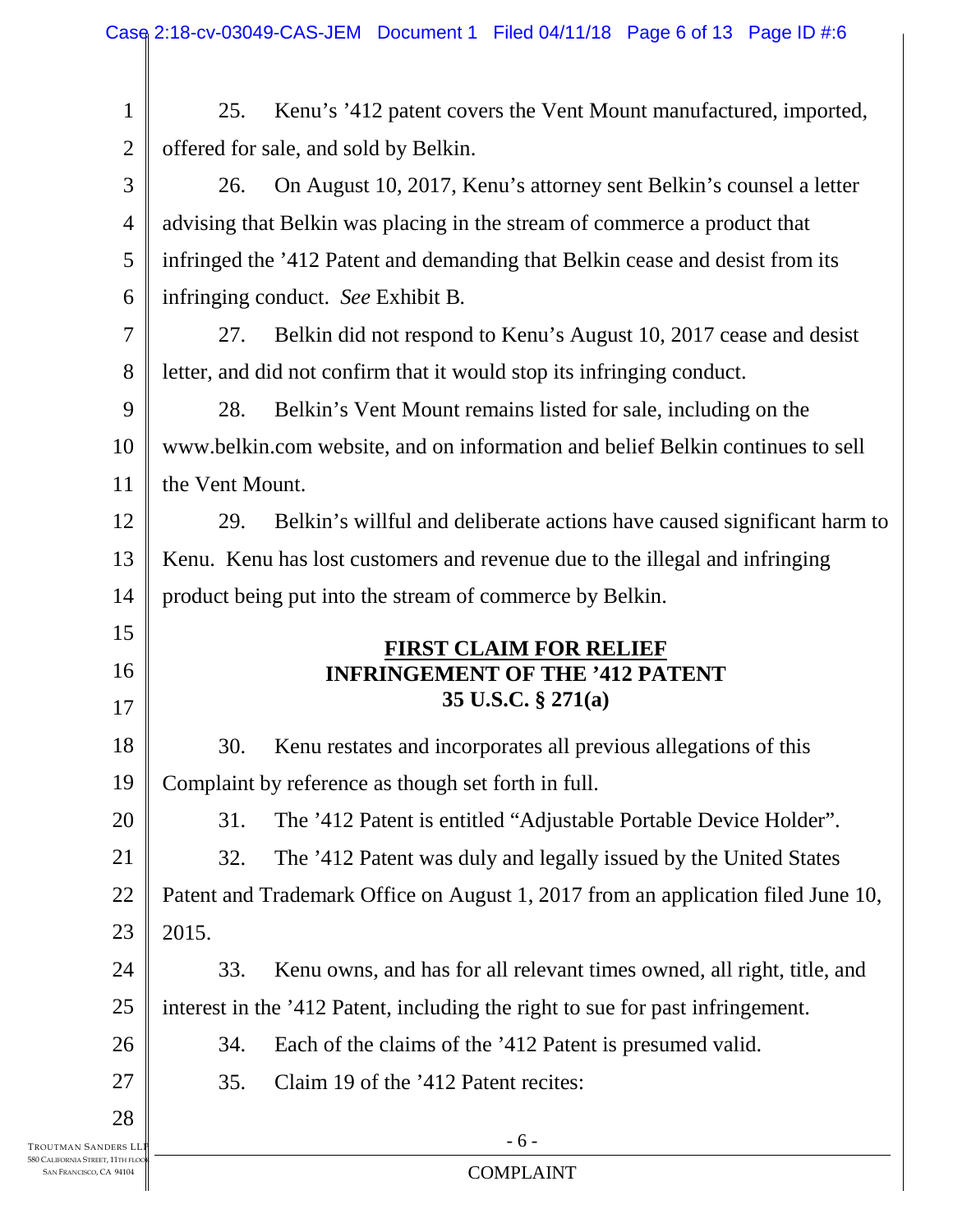|                     |      | Case 2:18-cv-03049-CAS-JEM Document 1 Filed 04/11/18 Page 7 of 13 Page ID #:7                                                                                                                          |
|---------------------|------|--------------------------------------------------------------------------------------------------------------------------------------------------------------------------------------------------------|
|                     |      |                                                                                                                                                                                                        |
| 1                   | (19) | A portable device holder comprising:<br>an adjustable clamping element comprising first and second                                                                                                     |
| $\overline{2}$      |      | opposing side grips and a main body, the adjustable clamping                                                                                                                                           |
| 3<br>$\overline{4}$ |      | element being adjustable by linearly translating, relative to the<br>main body, at least a portion of the adjustable clamping element<br>from which the first side grip extends;                       |
|                     |      | the adjustable clamping element also comprising a compression                                                                                                                                          |
| 5<br>6              |      | or torsion spring that facilitates expansion and retraction of the<br>adjustable clamping element upon applying and releasing an                                                                       |
|                     |      | expansive force on a surface of the adjustable clamping element;                                                                                                                                       |
| $\overline{7}$<br>8 |      | a mounting element comprising a rotatable base plate flush with<br>and rotatably attached to a back portion of the main body of the<br>adjustable clamping element, the rotatable base plate providing |
| 9                   |      | a rotating platform that enables the mounting element to be<br>rotated at least one of clockwise or counter-clockwise relative to                                                                      |
| 10                  |      | the adjustable clamping element;<br>the mounting element also comprising first and second                                                                                                              |
| 11                  |      | mounting arms extending from the base plate in a direction                                                                                                                                             |
| 12                  |      | away from the main body and defining a mounting slot<br>configured to accommodate engagement with a mounting<br>surface;                                                                               |
| 13                  |      | wherein the mounting element comprises a metal or alloy sheet                                                                                                                                          |
| 14<br>15            |      | stamped to form the base plate with the first and second<br>mounting arms extending from the base plate and bent relative<br>to the base plate so that the first and second mounting arms              |
| 16                  |      | extend from the base plate in the direction away from the main<br>body and define the mounting slot therebetween;                                                                                      |
| 17<br>18            |      | wherein the mounting arms also comprise a gripping surface<br>constructed from rubber, polymeric material or plastic;                                                                                  |
| 19                  |      | wherein the mounting slot is rotatable relative to the adjustable<br>clamping element by rotating the base plate relative to the main                                                                  |
| 20                  |      | body of the adjustable clamping element thereby enabling the<br>mounting slot to be selectively rotated between vertical and                                                                           |
| 21                  |      | horizontal arrangements relative to the adjustable clamping<br>element;                                                                                                                                |
| 22                  |      | wherein when the adjustable clamping element is completely                                                                                                                                             |
| 23                  |      | retracted the portion of the adjustable clamping element from<br>which the first side grip extends is flush with a side portion of<br>the main body; and                                               |
| 24                  |      | wherein when the adjustable clamping element is at least                                                                                                                                               |
| 25                  |      | partially expanded, by application of an expansive force to cause<br>the portion of the adjustable clamping element from which the                                                                     |
| 26                  |      | first side grip extends to be linearly translated relative to the<br>main body of the adjustable clamping element, there is a gap                                                                      |
| 27                  |      | between the side portion of the main body and the portion of the                                                                                                                                       |
| 28                  |      | $-7-$                                                                                                                                                                                                  |
| TREET, 11TH FLOC    |      | $CONADI$ a INIT                                                                                                                                                                                        |

TROUTMAN S.<br>580 CALIFORNIA ST 580 CALIFORNIA STREET, 11TH FLOOR SAN FRANCISCO, CA 94104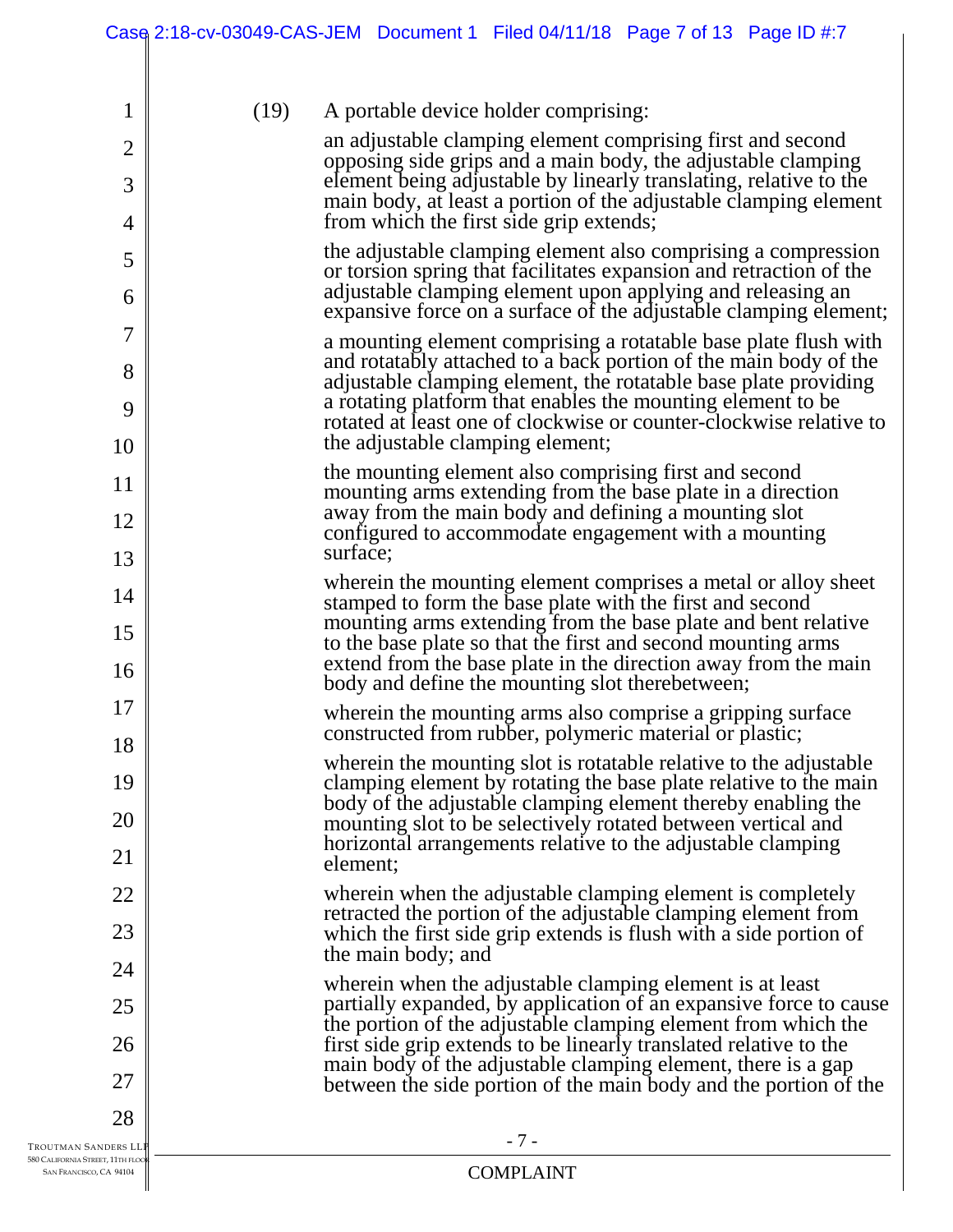adjustable clamping element from which the first side grip extends.

- 3 4 5 6 36. On information and belief, Belkin has made and continues to make, has sold and has offered to sell and continues to sell and offers to sell, and imported and continues to import products that are covered by at least one valid claim of the '412 Patent, including without limitation Belkin's Vent Mount.
- 7

17

18

19

20

21

22

23

24

25

26

27

28

1

2

37. On information and belief, Vent Mount is a portable device holder.

8 9 10 11 12 38. On information and belief, Vent Mount includes an adjustable clamping element comprising first and second opposing side grips and a main body, the adjustable clamping element being adjustable by linearly translating, relative to the main body, at least a portion of the adjustable clamping element from which the first side grip extends.

13 14 15 16 39. On information and belief, Vent Mount includes an adjustable clamping element also comprising a compression or torsion spring that facilitates expansion and retraction of the adjustable clamping element upon applying and releasing an expansive force on a surface of the adjustable clamping element:



- 8 - 40. On information and belief, Vent Mount includes a mounting element comprising a rotatable base plate flush with and rotatably attached to a back

an expansive force on a surface of the adjustable clamping element

COMPLAINT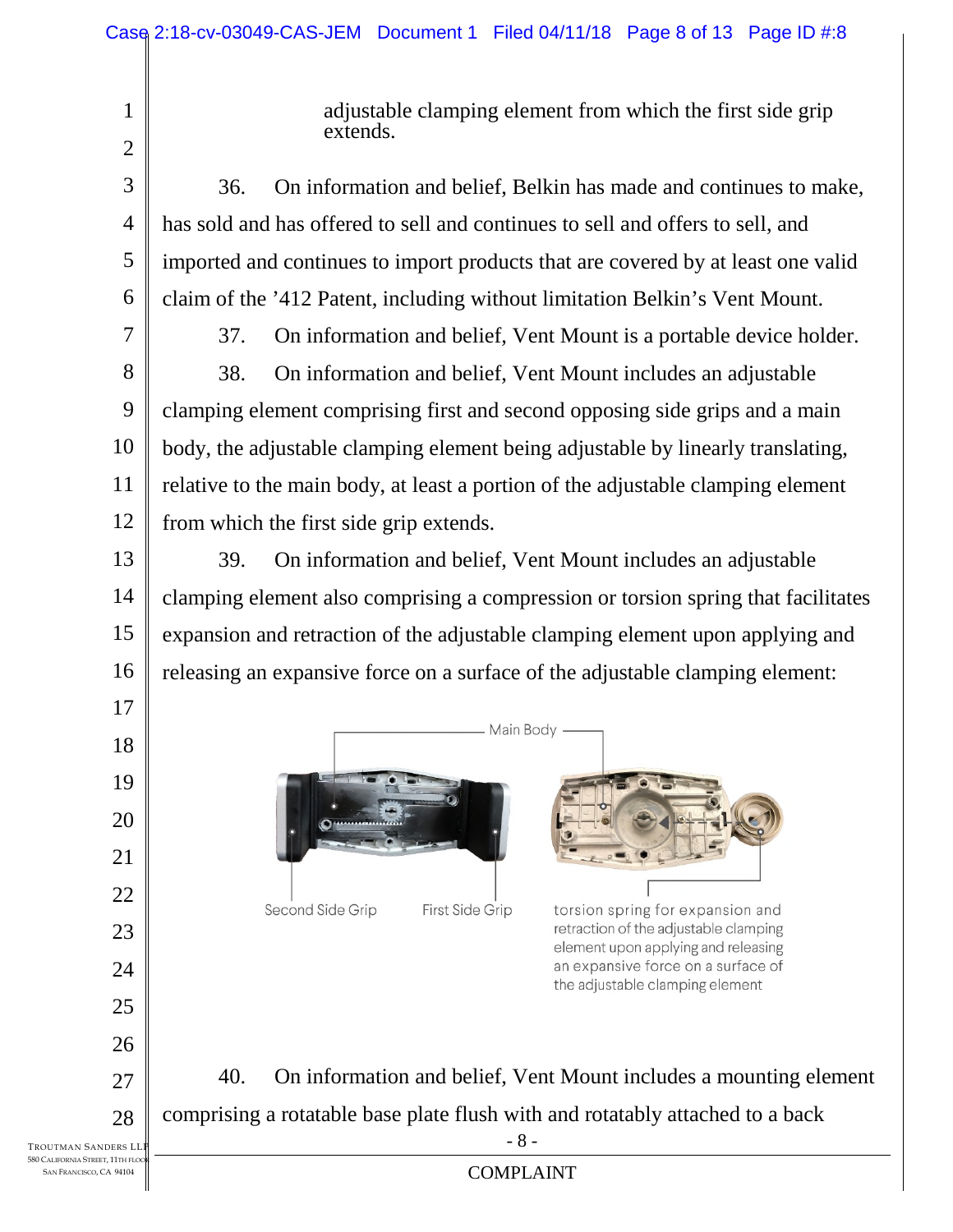portion of the main body of the adjustable clamping element, the rotatable base plate providing a rotating platform that enables the mounting element to be rotated at least one of clockwise or counter-clockwise relative to the adjustable clamping element.

 41. On information and belief, Vent Mount includes the mounting element also comprising first and second mounting arms extending from the base plate in a direction away from the main body and defining a mounting slot configured to accommodate engagement with a mounting surface:

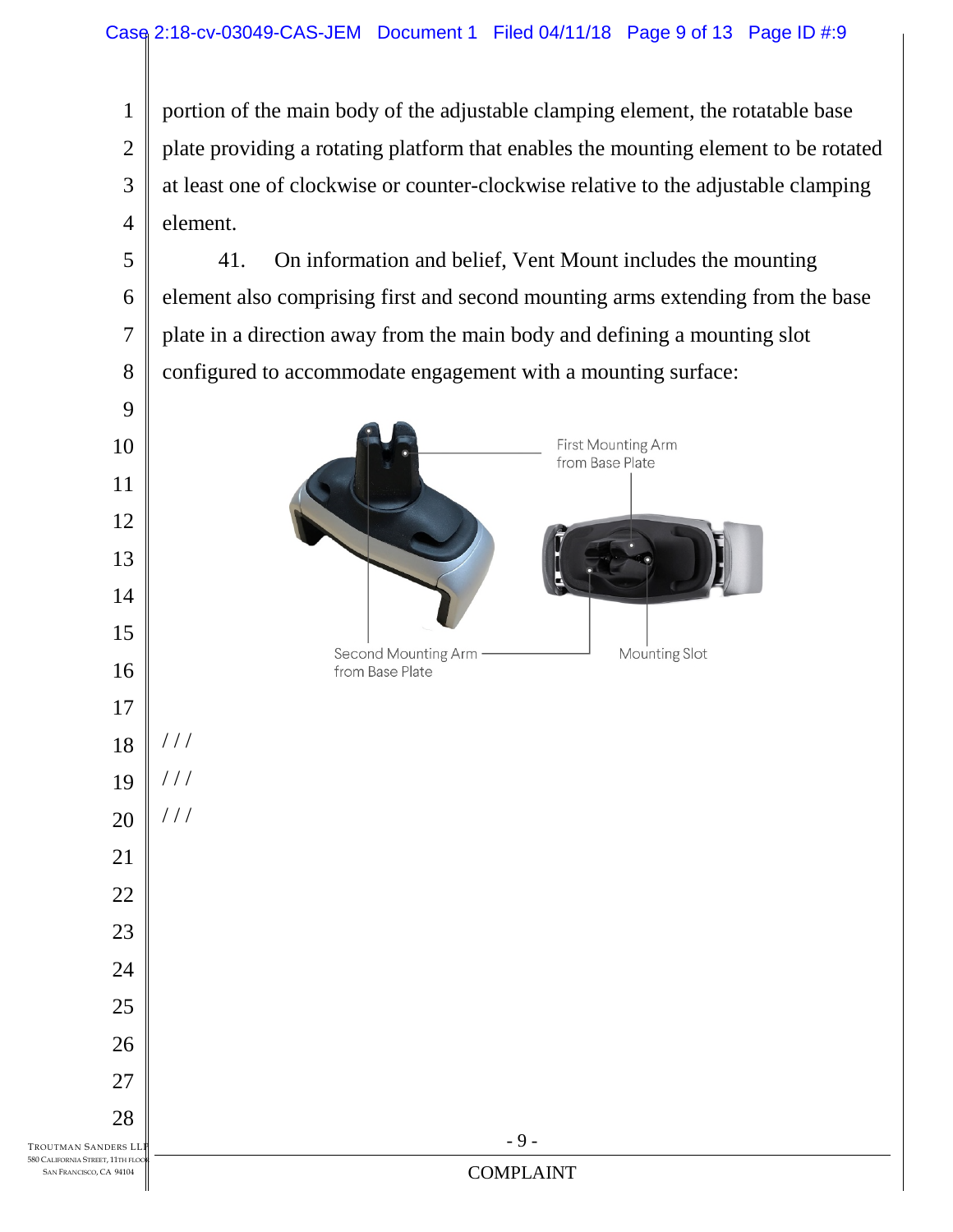1 2 3 4 5 42. On information and belief, Vent Mount includes a mounting element comprising a metal or alloy sheet stamped to form the base plate with the first and second mounting arms extending from the base plate and bent relative to the base plate so that the first and second mounting arms extend from the base plate in the direction away from the main body and define the mounting slot therebetween:



15 16 17 43. On information and belief, Vent Mount includes mounting arms also comprising a gripping surface constructed from rubber, polymeric material or plastic.

18 19 20 21 22 44. On information and belief, Vent Mount includes a mounting slot that is rotatable relative to the adjustable clamping element by rotating the base plate relative to the main body of the adjustable clamping element thereby enabling the mounting slot to be selectively rotated between vertical and horizontal arrangements relative to the adjustable clamping element.

23 24 25 45. On information and belief, when the adjustable clamping element of Vent Mount is completely retracted the portion of the adjustable clamping element from which the first side grip extends is flush with a side portion of the main body.

26 27 28  $-10-$ 46. On information and belief, when the adjustable clamping element of Vent Mount is at least partially expanded, by application of an expansive force to cause the portion of the adjustable clamping element from which the first side grip

6

7

8

9

10

11

12

13

14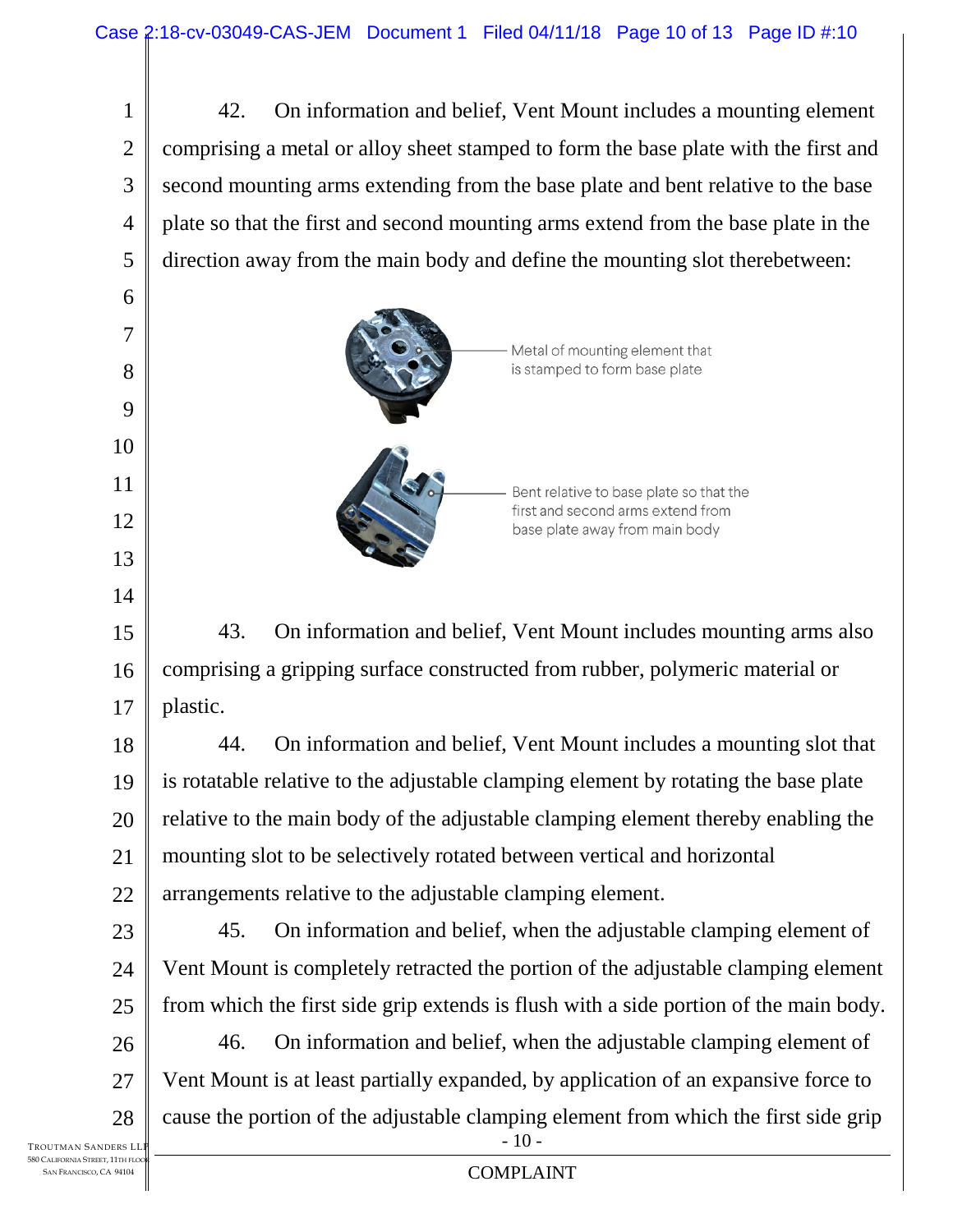1 2 3 extends to be linearly translated relative to the main body of the adjustable clamping element, there is a gap between the side portion of the main body and the portion of the adjustable clamping element from which the first side grip extends.

4 5 6 47. On information and belief, Belkin has sold and/or provided Vent Mount, and continues to sell and/or provide Vent Mount to third parties, including but not limited to customers, distributors, and/or resellers.

7 8 48. At least as of August 10, 2017, Belkin has had actual knowledge and notice of the '412 Patent and its coverage of Vent Mount.

9 10 11 12 49. On information and belief, Belkin has directly infringed and continues to infringe valid claims of the '412 Patent, including at least claim 19, within the meaning of 35 U.S.C. § 271 by, without Kenu's authority, making, using, selling, and/or offering to sell in, and/or importing Vent Mount into the United States.

13 14 15 50. Kenu has suffered damages as a result of Belkin's infringement of the '412 Patent and will continue to suffer damages as long as those infringing activities continue, the amount of those damages to be proven at trial.

16 17 18 51. Kenu has been and will continue to be irreparably harmed by Belkin's infringement of the '412 Patent unless and until such infringement is enjoined by this Court.

19 20 21 52. Belkin continues to infringe the '412 Patent willfully and deliberately. Belkin knew or should have known that there was an objectively high likelihood that its actions constituted infringement of one or more claims of the '412 Patent.

22 23 53. As a result of Belkin's deliberate, intentional and willful infringement, Kenu is entitled to enhanced damages under 35 U.S.C. § 284.

24 25 26 27 54. As a direct and proximate cause of the infringement by Belkin, Kenu is entitled to damages, reasonable royalties and lost profits in amounts to be proven at trial, as well as enhanced damages, and reasonable attorney's fees pursuant to 35 U.S.C. §§ 284, 285.

TROUTMAN SANDERS LL **580 CALIFORNIA STREET, 11TH FLOC** SAN FRANCISCO, CA 94104

28

COMPLAINT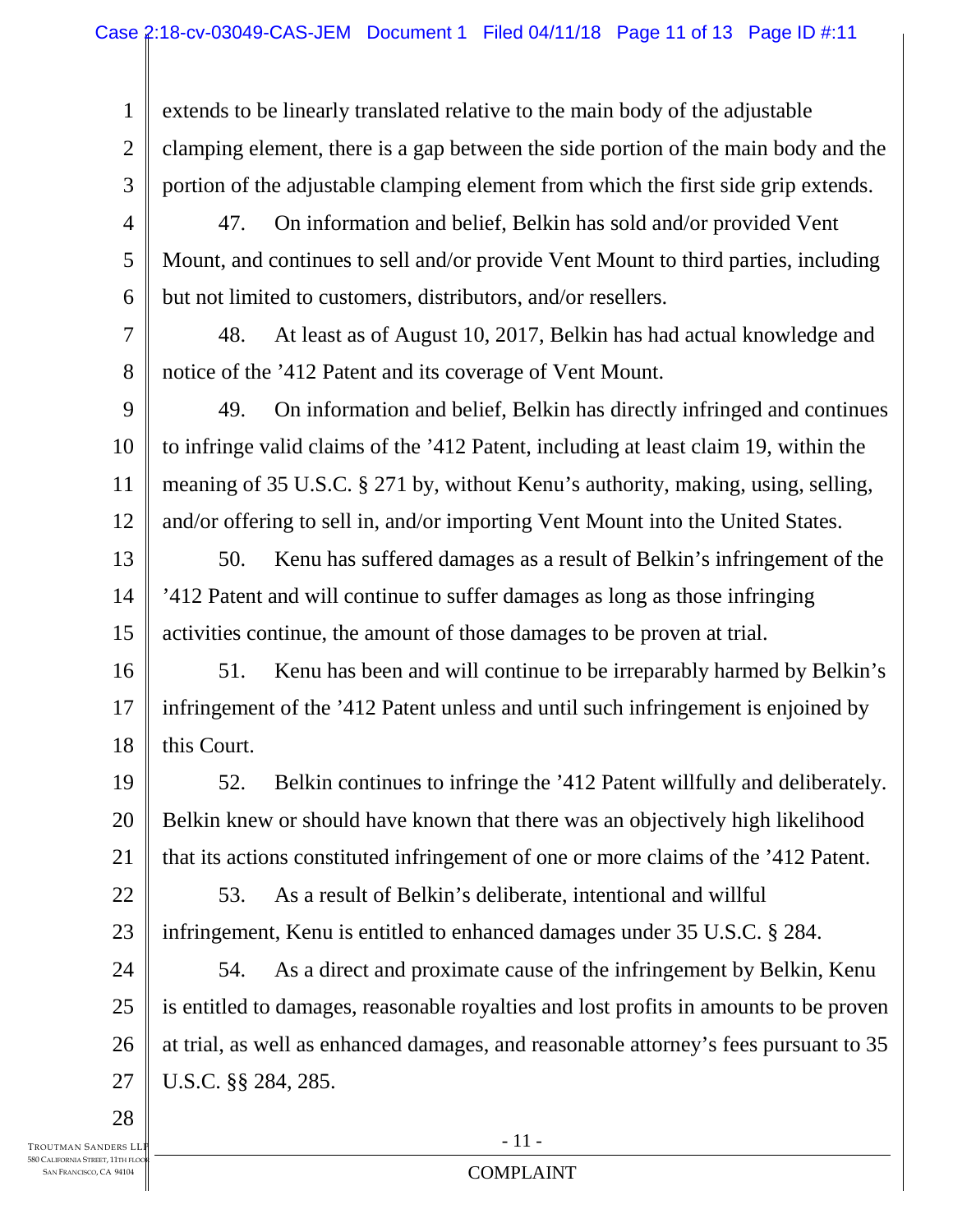|                                   | Case 2:18-cv-03049-CAS-JEM Document 1 Filed 04/11/18 Page 12 of 13 Page ID #:12   |
|-----------------------------------|-----------------------------------------------------------------------------------|
| $\mathbf{1}$                      | <b>SECOND CLAIM FOR RELIEF</b><br>FAIR COMPETITION                                |
| $\mathbf{2}$                      | <b>CALIFORNIA BUSINESS AND PROFESSIONS CODE § 17200 ET SEQ.</b>                   |
| 3                                 | Kenu restates and incorporates all previous allegations of this<br>55.            |
| $\overline{4}$                    | Complaint by reference as though set forth in full.                               |
| 5                                 | The above described acts and omissions, including, but not limited to<br>56.      |
| 6                                 | Belkin's continued infringement of Kenu's utility patent constitute Unfair        |
| $\overline{7}$                    | Competition under Section 17200 et. seq. of the California Business & Professions |
| $8\,$                             | Code.                                                                             |
| 9                                 | By reason of these wrongful acts and omissions by Belkin, Kenu has<br>57.         |
| 10                                | suffered and will suffer damage. Additionally, these wrongful acts and omissions  |
| 11                                | by Belkin have caused, and unless restrained and enjoined by this Court will      |
| 12                                | continue to cause, serious irreparable injury and damage to Kenu.                 |
| 13                                | <b>PRAYER FOR RELIEF</b>                                                          |
| 14                                | Wherefore, Kenu prays for judgment as follows against each defendant:             |
| 15                                | Injunctive relief;<br>1.                                                          |
| 16                                | Reasonable royalties in an amount to be proven at trial;<br>2.                    |
| 17                                | Lost profits in an amount to be proved at trial;<br>3.                            |
| 18                                | Enhanced damages;<br>4.                                                           |
| 19                                | 5.<br>Kenu's attorney's fees and costs as provided by law; and                    |
| 20                                | Such other relief as the Court deems appropriate.<br>6.                           |
| 21                                | //                                                                                |
| 22                                | //                                                                                |
| 23                                | //                                                                                |
| 24                                |                                                                                   |
| 25                                |                                                                                   |
| 26                                |                                                                                   |
| 27                                |                                                                                   |
| 28                                |                                                                                   |
| i Sanders LL<br>STREET, 11TH FLOG | $-12-$                                                                            |

TROUTMAN<br>580 California 580 CALIFORNIA STREET, 11TH FLOOR SAN FRANCISCO, CA 94104

COMPLAINT